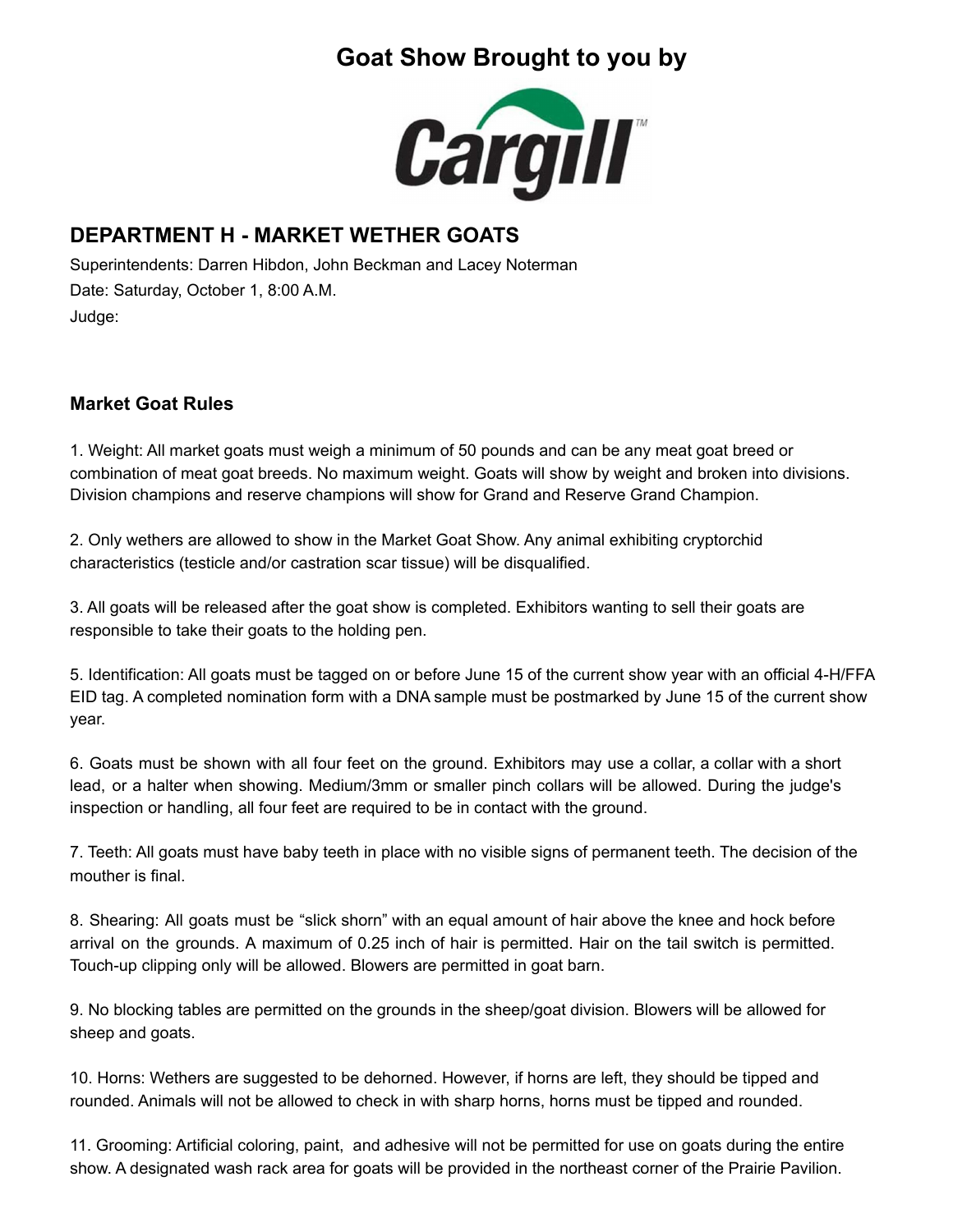12. Physical abuse of any animal will not be tolerated and will be grounds for disqualification. The Show superintendent has the right to interpret this rule.

13. Soft muzzles are permitted in your livestock pen only. Muzzles must be removed from an animal any time they are taken from their pen. Drenching is only permitted in your pen.

14. **NO** shavings will be provided for each pen.

15. Communicable Disease/Club Lamb Fungus - All goats will be visually inspected by a Show veterinarian for sore mouth, infectious skin lesions (ringworm) and general health. This will be done as you check your market goat in, starting at 10 a.m. until 12:00 p.m. on the Friday of the show. All blankets must be completely removed from all goats at check-in. Any goat found to be infected with active fungal lesions, or other health problems, must be removed from the building. Any goat may be required to undergo a second health inspection at the Superintendent's request.

17. Goat barn will be closed and locked from 11p.m.-5:30 a.m.

**Market GOAT PREMIUM LIST** Premiums will be paid to at least half the class, but will not be paid past 10th place. Amounts will be based on a percentage of the entries per class

**Division 1 Market Goat Champion**

**Division 1 Reserve Champion Market Goat**

**Division 2 Market Goat Champion**

**Division 2 Reserve Champion Market Goat**

**Division 3 Market Goat Champion**

**Division 3 Reserve Champion Market Goat**

**Division 4 Market Goat Champion**

**Division 4 Reserve Champion Market Goat**

**GRAND CHAMPION MARKET GOAT**

**RESERVE GRAND CHAMPION MARKET GOAT**

**3 rd OVERALL MARKET GOAT**

**4 th OVERALL MARKET GOAT**

**5 th OVERALL MARKET GOAT**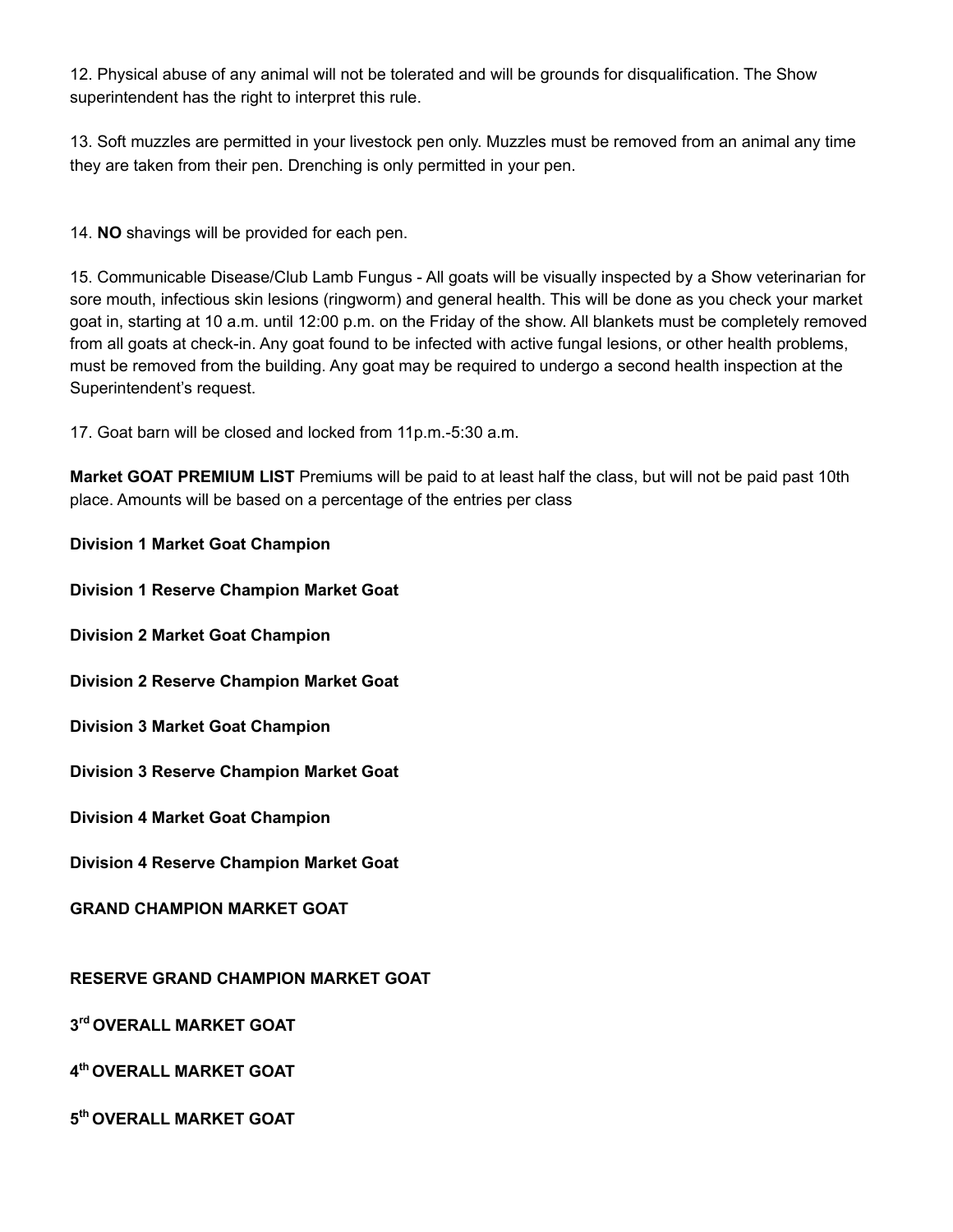## **DEPARTMENT I – COMMERCIAL DOE KIDS**

Superintendents: Darren Hibdon, John Beckman & Lacey Noterman Show Date: Friday, September 30, Immediately following Showmanship Judge:

#### **COMMERCIAL DOE KID RULES**

1. No registration papers are required.

2. All commercial doe kids must weigh a minimum of 50 pounds. All breeds and crossbreeds are combined. Does will be broken into divisions by weight with the lightest weight division showing first.

3. All does must be nominated.

4. Identification: All goats must be tagged on or before June 15 of the current year with an official 4-H/FFA EID tag. A completed nomination form with a DNA sample must be postmarked by June 15 of the current year.

5. Goats must be shown with all four feet on the ground. Exhibitors may use a collar, a collar with a short lead, or a halter when showing. Medium/3mm or smaller pinch collars will be allowed. During the judge's inspection or handling, all four feet are required to be in contact with the ground.

6. Teeth: All goats must have baby teeth in place with no visible signs of permanent teeth. The decision of the mouther is final.

7. Shearing: All goats must be "slick shorn" with an equal amount of hair above the knee and hock before arrival on the grounds. A maximum of 0.4 (four tenths) inch of hair is permitted. Hair on the tail switch is permitted. Touch-up clipping only will be allowed.. Blowers are permitted in goat barn.

8. No blocking tables are permitted on the grounds in the sheep/goat division. Blowers will be allowed for sheep and goats.

9. Commercial does horns should be tipped and rounded. Animals will not be allowed to check in with sharp horns, horns must be tipped and rounded.

10. Grooming: Artificial coloring, paint, and adhesive will not be permitted for use on goats during the entire show. A designated wash rack area for goats will be provided in the northeast corner of the Prairie Pavilion.

11. Physical abuse of any animal will not be tolerated and will be grounds for disqualification. The Show superintendent has the right to interpret this rule.

12. Soft muzzles are permitted in your livestock pen only. Muzzles must be removed from an animal any time they are taken from their pen. Drenching is only permitted in your pen.

14. Communicable Disease/Club Lamb Fungus - All goats will be visually inspected by a Show veterinarian for sore mouth, infectious skin lesions (ringworm) and general health. This will be done as you check your market goat in starting at 10 a.m. until 12:00 p.m. on Friday. All blankets must be completely removed from all goats at check-in. Any goat found to be infected with active fungal lesions, or other health problems, must be